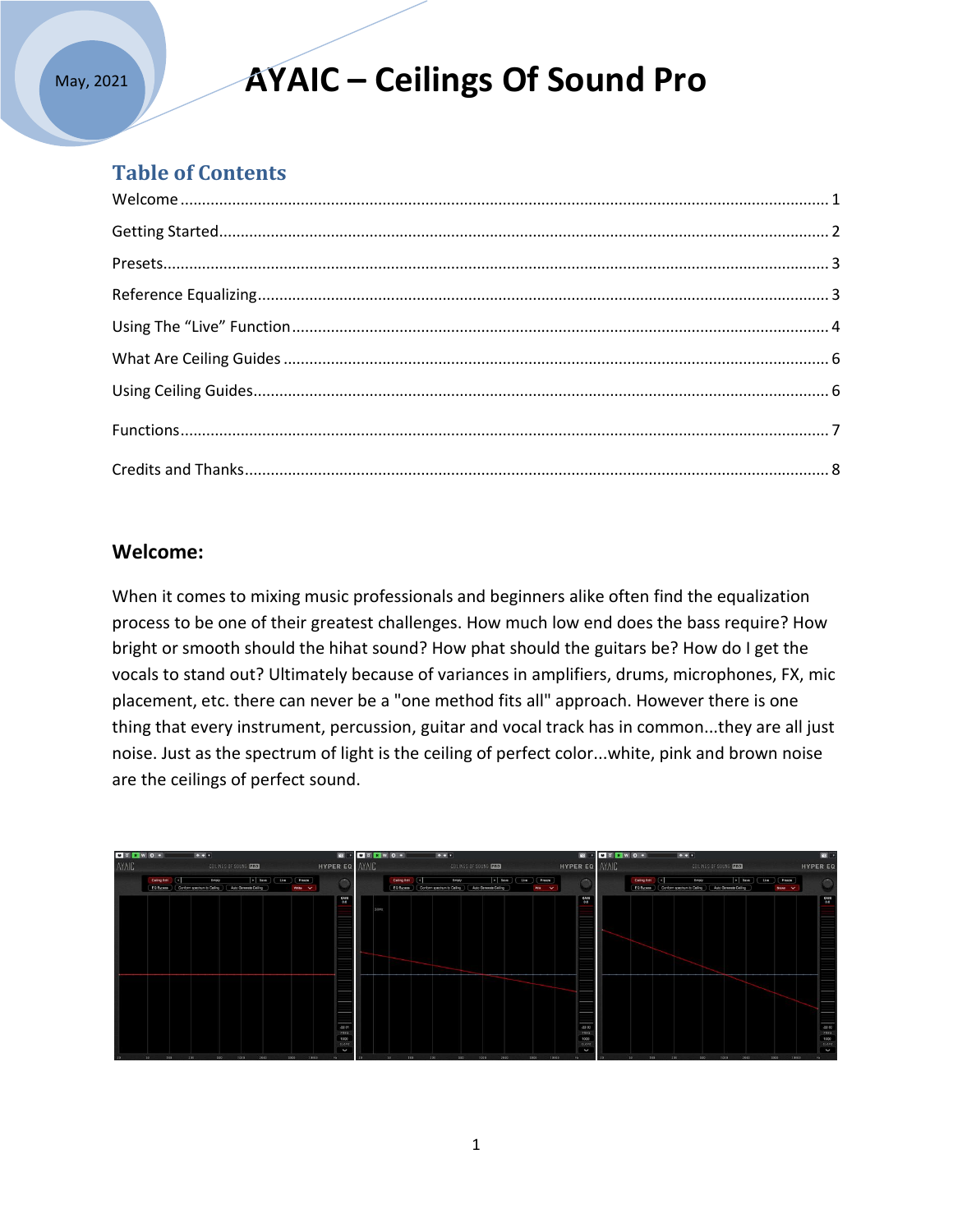### **AYAIC – Ceilings Of Sound Pro**

Everything we hear flows along the spectrum analyzer lines of one of these noise ceilings. We can tilt them by either negative or positive values and they remain extremely musical. By mixing multiple instances of noise ceilings with any multiple of +/-1.5db tilt you can create the ceiling shape you need to equalize your source material perfectly. In other words you can now simply "EQ along the lines". This is what Ceilings Of Sound is all about. Ceilings Of Sound Pro takes it to the extreme by coupling 15 ceiling bands with the most powerful EQ developed…the 50-band Linear Graphic EQ. Traditionally these types of EQs, although high in detail and musicality, are very difficult to work with but by driving them with our ceilings and a "conform" feature they are now easy, fast and fun to use. If the need should arise where cpu load is an issue we have included a 31-band mode that still gives you detailed EQ power but saves cpu usage.

#### **Getting Started: -** *creating a basic ceiling*

Load Ceilings Of Sound Pro into your tracks insert slot. Play your sound source. After the spectrum settles click the "Ceiling Generator" and the ceiling bands will automatically create your ceiling. To adjust the ceiling simply click-n-drag the crossover points or click to select a crossover point then adjust it using its frequency & slope displays. Double-clicking on a crossover point deletes it while double-clicking anywhere on the ceiling creates one. To hear your adjustments click the "Conform spectrum to Ceiling" and the 31-band (default) will automatically adhere to your created ceiling shape. For more detail click the "ceiling edit" button to change to "EQ edit" mode, click the "31 band" button to change to 50-band mode then click "conform" once more. Since the ceiling slopes are based on integers of noise you can experiment with wild and crazy shapes…no matter things will still remain musical. Ceilings Of Sound Pro allows you to sound-design like never before and sonically fit your tracks together with ease during mix-down. When your song is ready you can Master it with the confidence that your final work will sound great on any speaker you play it on.

 Crossover settings of 300hrz (low) & 4000hrz (high) are important to remember..."*the lead vocal leads the track*". All humans produce sound using the same mechanics so although one voice may be full & rich while another bright & thin the overall ceiling will remain basically the same. Use the *brown* guide for the body of the vocal, follow *white* noise from 300hrz on downward and use the *pink* guide from 4000hrz on up. Rolloff from 80hrz to 120hrz & 12khrz to 14KHrz depending on the singer. Now you're good to go for POP vocals. Follow the *pink* guide at 5000hrz for a more R&B/JAZZ vocal sound. For ROCK vocals follow the -*pink* guide at 300hrz to get that rolled-off "in your face" vocal sound. Follow the *brown* guide all the way up to your rolloff point for backing vocals. Rolling off at 10khrz with *18db* slope works great on most vocal styles.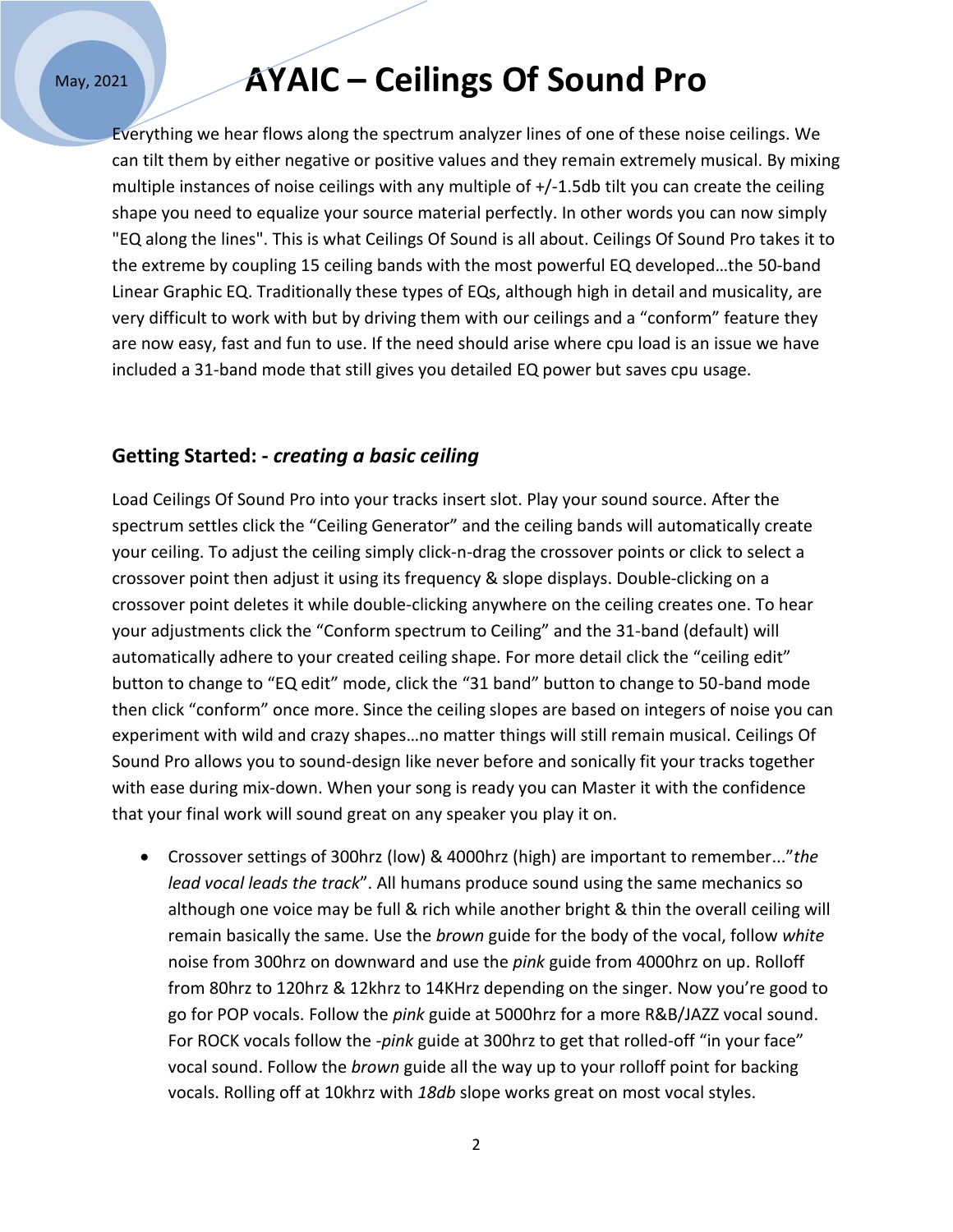### **AYAIC – Ceilings Of Sound Pro**

#### **Presets:**

Ceilings Of Sound comes loaded with many professional presets to get you started. They are comprised in banks and cover everything from mixing to mastering. If you want to create a preset from a pre-existing sound source simply play the sound source you like and click "Auto Generate Ceiling" to create your preset. You may save any preset you create or alter into the "user" bank. The "user" bank is designed so that you have easy access to your presets for name changing, preset sharing, etc. "*Open user presets folder*" opens your user preset folder. To audition presets quickly or to change presets quickly during mix-down turn on "enable auto conform"…this automatically conforms the EQ whenever a new preset is selected. You will find a constant supply of presets from both professionals and users alike on the *Downloads* page of our website - [http://www.ayaicinc.com](http://www.ayaicinc.com/)

You can also check out our [Forum](https://www.ayaicinc.com/forum/equalizing-discussions) page for more preset tips or [sign up](http://www.ayaicinc.com/members-1) to be a member for free to meet, interact with and follow other members of the Ceilings Of Sound community.

### **Reference Equalizing:**

There are many great "EQ matching" plugins on the market today that can do a wonderful job at making to separate audio files sound very much alike. Unfortunately they are all plagued with one primary problem…subtle harmonic differences that make one element sound great can often be very detrimental to a similar sounding element. When used in mastering if one mix has a snare around 207hrz and another mix has the snare around 265hrz things can begin to sound worse rather than better in that frequency range as *matching* is applied. This is never an issue for Ceilings Of Sound Pro because we are conforming to sound ceilings instead of matching to a frequency capture and since we are dealing with noise slopes the element or full mix you are conforming will always remain musically intact. Simply import the WAV/AIFF file that you like, load Ceilings Of Sound Pro into an insert slot, play/loop the WAV/AIFF file and use the "Auto Generate Ceiling" to create your ceiling shape. When you are finished *Save* your preset. Then insert Ceilings Of Sound Pro into the insert slot of the track you will be EQing, load your preset, play and allow the spectrum to settle then click "Conform spectrum to Ceiling". You will find that your sound has conformed without adding any unmusical or destructive artifacts. If you are M/S (*mid/side*) mastering simply insert an M/S encoder in the insert slot above Ceilings Of Sound Pro and solo the *mid* material. Once you have created your *Mid* ceiling preset, solo the *side* material and create your *Side* ceiling preset. Now you can EQ your Mid & Side material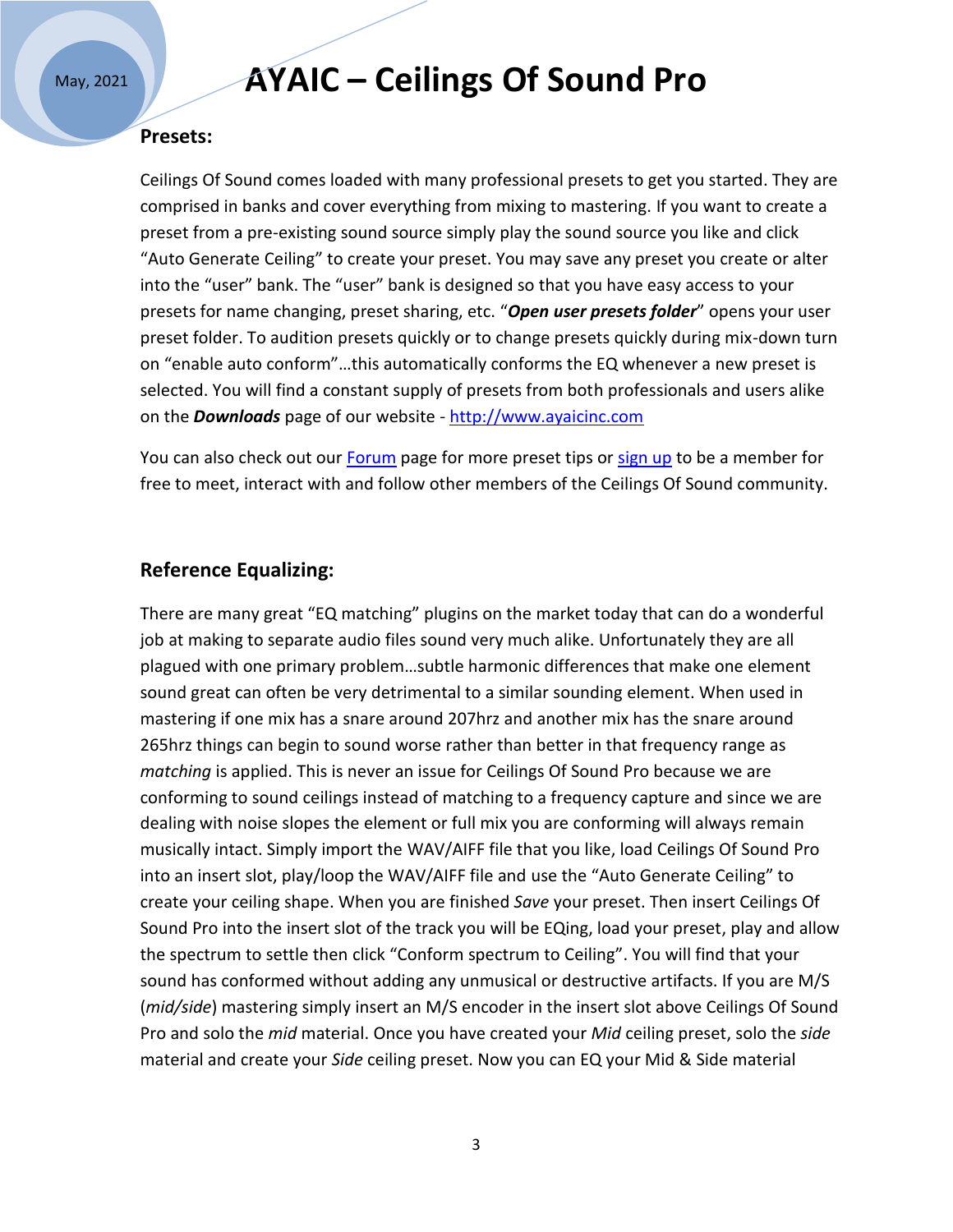# **AYAIC – Ceilings Of Sound Pro**

separately using your created presets. Again you will find it very easy to EQ your mixes while retaining the musicality that made you love them in the first place.

### **Using The "Live" Function:**

More and more live-sound mixing is being done on digital mixers these days. Some of these mixers are capable of running VST/AAX plugins. If not the FOH engineer is probably using an outboard plugin processing unit that brings the power of studio plugins to his real-world mixing station. Ceilings Of Sound Pro is designed for that as well. Simply select the "**Live**" function and the plugin becomes a realtime spectrum analyzer with all the EQ power of the ceilings. You can right-click anywhere on the spectrum window to bring up the **Spectrum smoothing** and **Live Analyzer Average** options to set the speed and feel of the analyzer window to your taste. - *You can also use Spectrum smoothing as a tool when conforming the EQ. Without changing your ceiling shape experiment with different smoothing integers as you conform the EQ.*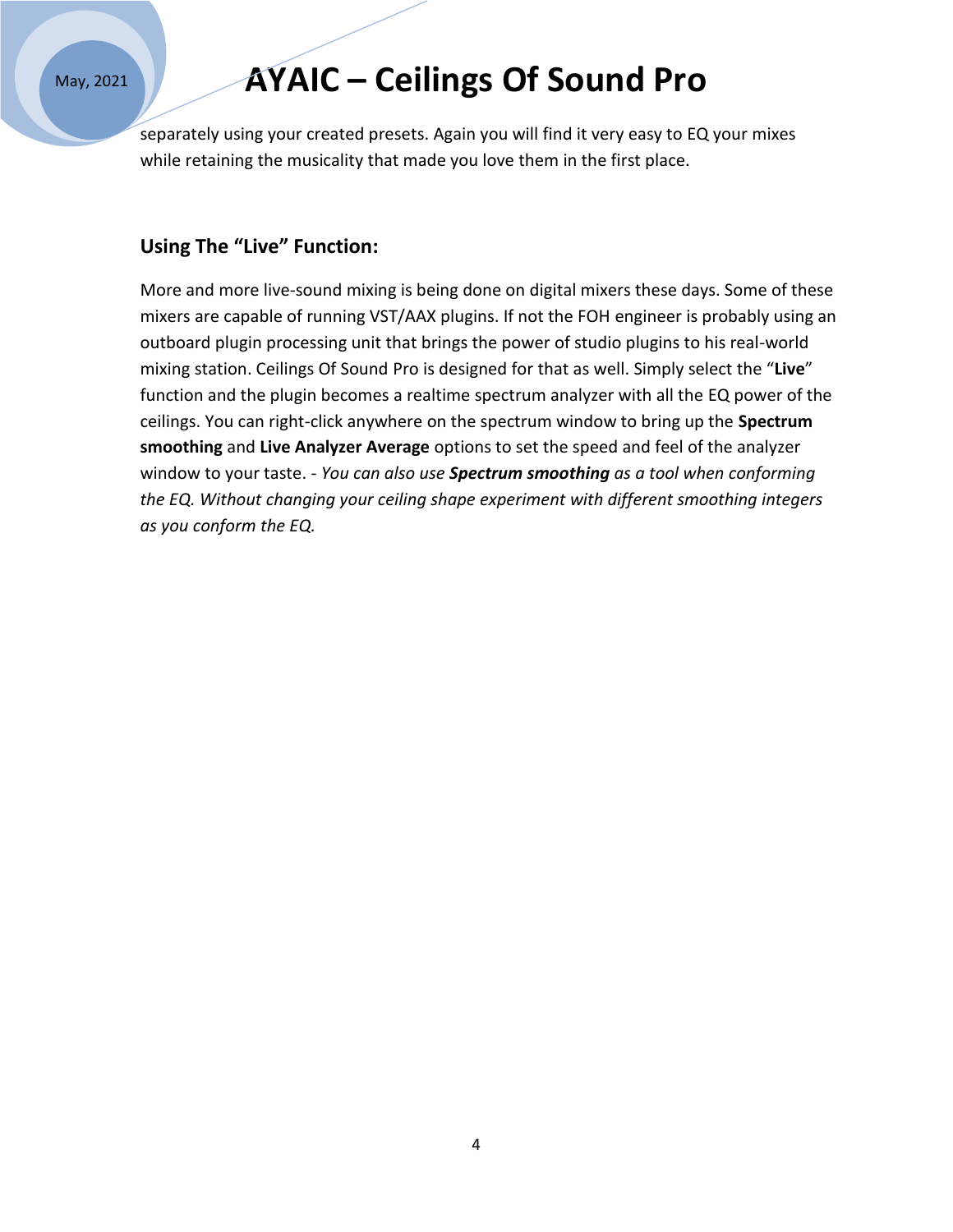### **AYAIC – Ceilings Of Sound Pro**

\*\*(*Live Analyzer Average* only functions when in *Live* mode)\*\*

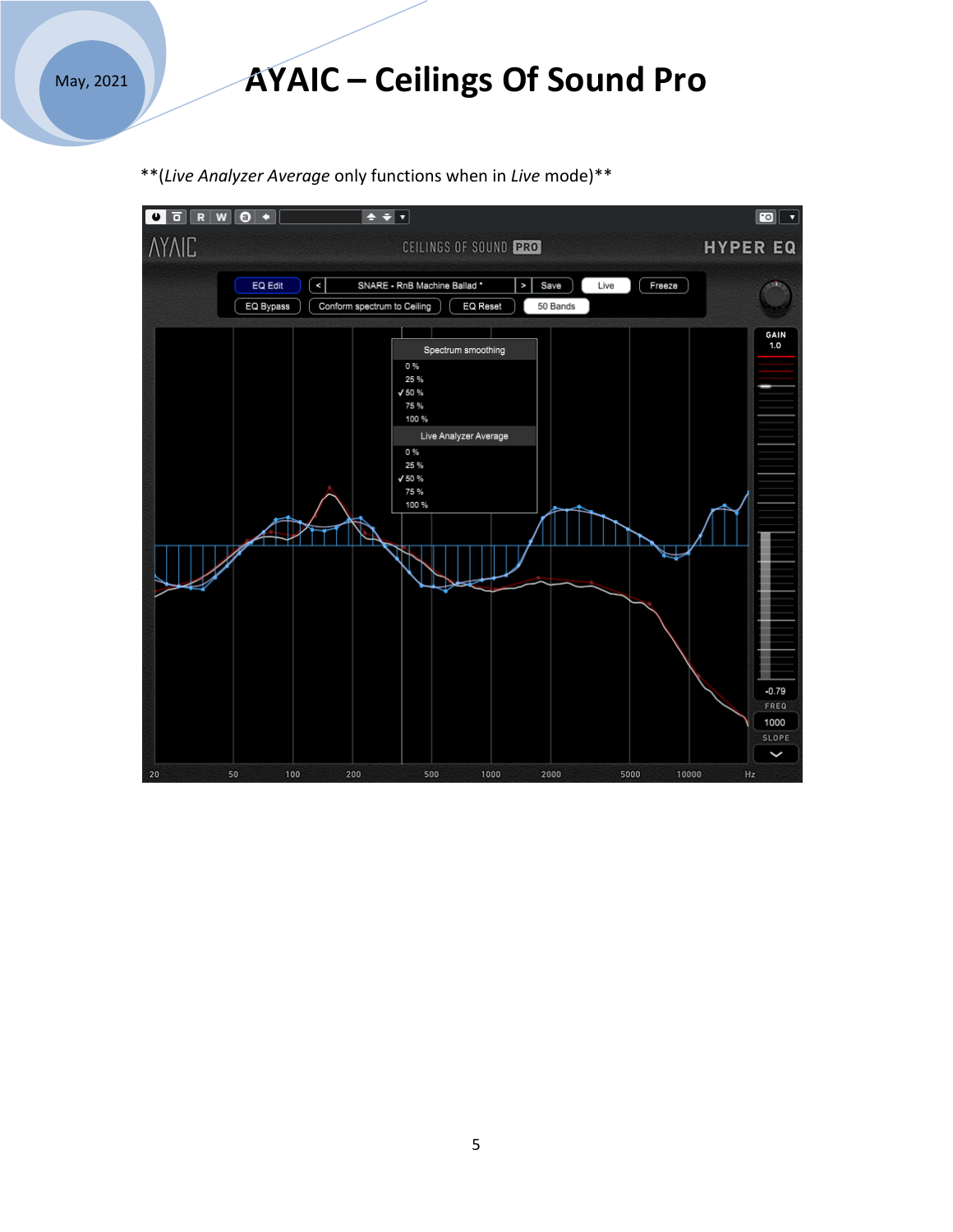# **AYAIC – Ceilings Of Sound Pro**

#### **What Are Ceiling Guides**

The ceiling guides in **COS Pro** & **COS Xtended** are there to help you equalize your material easily, efficiently and with the utmost confidence. Noise is perfect sound and perfect sound is what the sonic industry is forever chasing whether it is designing recording studios, manufacturing professional speakers or mixing and mastering audio…it's all about white, pink and brown noise.

Let's talk a little bit more about noise. Although you will often hear the audio industry refer to white, pink and brown noise the truth is that there are many colors of noise. Just like visual colors there are primary and secondary colors of noise.

**Primary noise colors** such as white, pink and brown are noise that is tilted by weights of 3db per octave. In other words all numbers divisible by 3. **Secondary noise colors** are the 1.5db per octave weights in between…1.5, 4.5, 7.5, etc.

*\*Noise weights can be positive or negative integers and still remain perfectly musical.* 

Generally speaking most overall frequency balances, *the relationship between high and low content*, follow a primary noise color with sections of frequencies following secondary noise colors. However this is not always the case. Warm RnB vocals may follow white noise up to 300hrz, brown noise from 300hrz to 4khrz or 5khrz and pink noise from 4-5khrz on up…of course high and low roll-offs are used as well. Bright Rock vocals may follow inverted pink noise up to 300-500hrz then pink noise to 2.4khrz then brown noise from 2.4khrz and above…again high/low roll-offs are used. As you can see some elements will follow a combination of noise colors. The key is to experiment with different noise colors and combinations. Keep in mind that the steeper the "tilt" the less high end is present and the more an element will "move back" in a mix.

### **Using Ceiling Guides**

Select a ceiling guide then click-n-drag or type in a frequency to move it into position. Adjust your ceiling until it aligns along the guide slope. You may find that you use different guides for different sections of the frequency spectrum. These guides allow you to use COS Xtended in any environment so no matter if you have ear fatigue after a long day, are fighting a flu but on a deadline, working on an airplane through earbuds or mixing in a hotel room during a tour you always will be confident that your frequency balances are right where they should be and none of your hard work is ever in vain.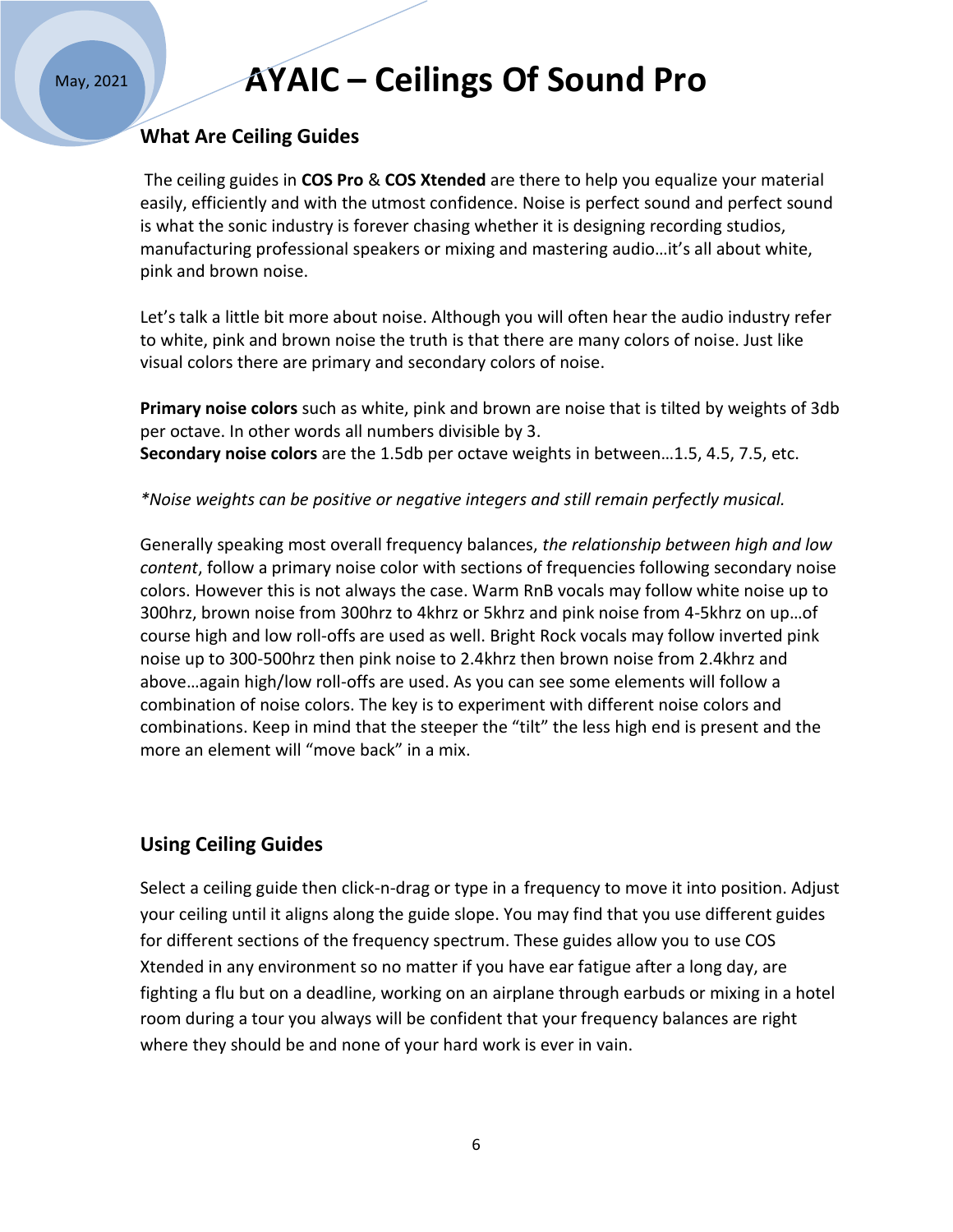# **AYAIC – Ceilings Of Sound Pro**





- A Ceiling Edit/EQ Edit H Ceiling
- B Presets/Enable Auto Conform I Spectrum
- C "Live" Function and T is a state of the U Noise guides
- 
- 
- 
- G Options
- 
- 
- 
- D EQ Bypass K Meter/Output gain
- E Conform spectrum to Ceiling L Crossover frequency/slope display
- F Auto Generate Ceiling M 50/31-band Linear Phase EQ